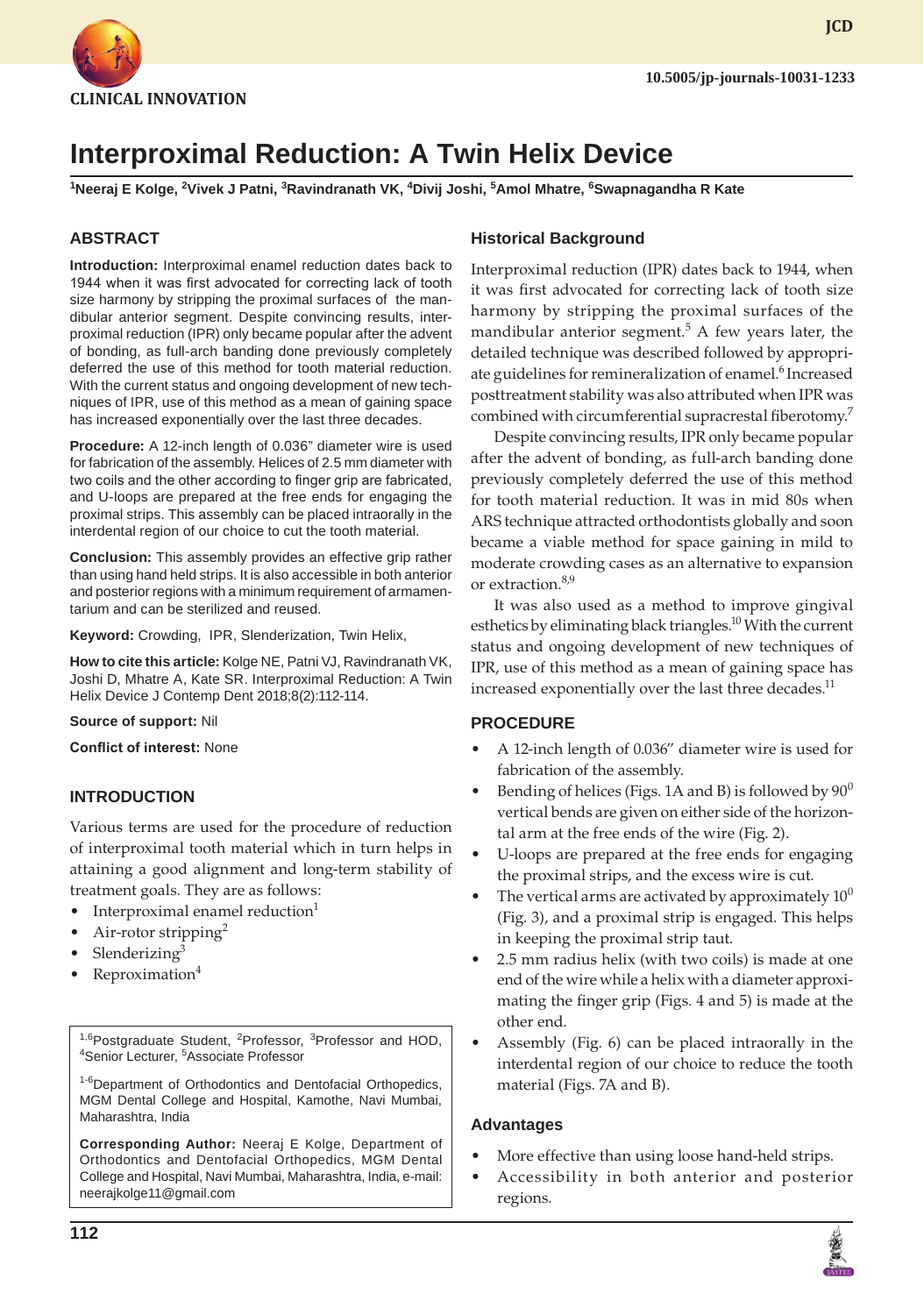*Interproximal Reduction: A Twin Helix Device*



**Fig. 1A:** Fabrication of helices (small) **Fig. 1B:** Fabrication of helices (large)



**Fig. 2:** Assembly with arms in passive form **Fig. 3:** Activation of free arms



**Fig. 4:** Finger grip **Fig. 5:** Engaging the finger-grip